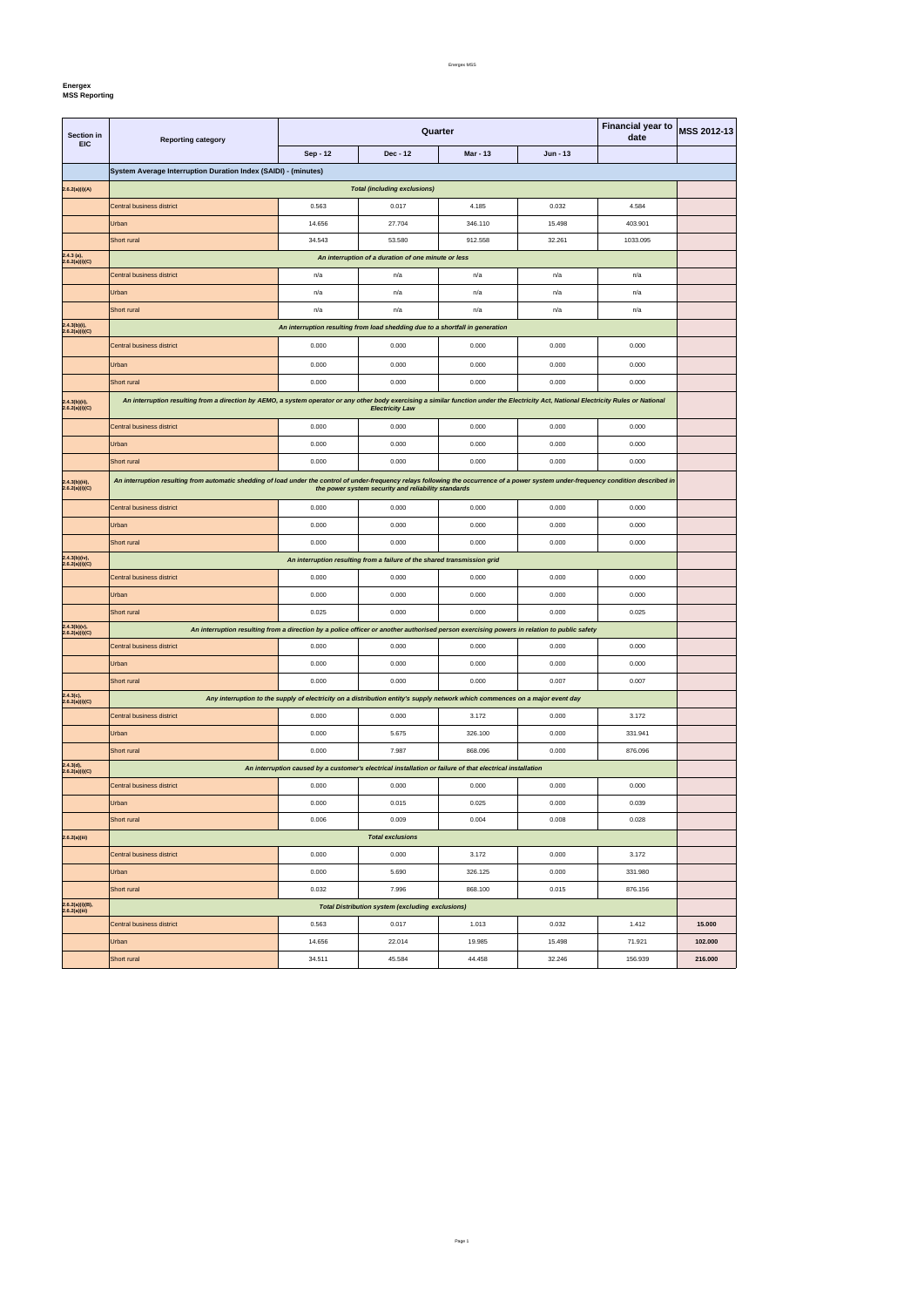#### Energex MSS

| <b>Section in</b> |                                              |      |
|-------------------|----------------------------------------------|------|
| <b>EIC</b>        | . .<br>A description of any major event days | Date |
|                   |                                              |      |

|                                   | Quarter<br>date                                                                                                                                                                         |                                                                               |                                                                          | <b>Financial year to</b>                                                                                                     | MSS 2012-13 |       |       |  |
|-----------------------------------|-----------------------------------------------------------------------------------------------------------------------------------------------------------------------------------------|-------------------------------------------------------------------------------|--------------------------------------------------------------------------|------------------------------------------------------------------------------------------------------------------------------|-------------|-------|-------|--|
| Section in<br><b>EIC</b>          | <b>Reporting category</b>                                                                                                                                                               | Sep - 12                                                                      | Dec - 12                                                                 | Mar - 13                                                                                                                     | Jun - 13    |       |       |  |
|                                   | System Average Interruption Frequency Index (SAIFI) - (number)                                                                                                                          |                                                                               |                                                                          |                                                                                                                              |             |       |       |  |
|                                   | <b>Total (including exclusions)</b>                                                                                                                                                     |                                                                               |                                                                          |                                                                                                                              |             |       |       |  |
| 2.6.2(a)(i)(A),                   | Central business district                                                                                                                                                               | 0.006                                                                         | 0.000                                                                    | 0.008                                                                                                                        | 0.001       | 0.014 |       |  |
| 2.6.2(a)(iii)                     | <b>Urban</b>                                                                                                                                                                            | 0.148                                                                         | 0.305                                                                    | 0.582                                                                                                                        | 0.159       | 1.192 |       |  |
|                                   | Short rural                                                                                                                                                                             | 0.364                                                                         | 0.542                                                                    | 1.136                                                                                                                        | 0.269       | 2.313 |       |  |
|                                   | An interruption of a duration of one minute or less                                                                                                                                     |                                                                               |                                                                          |                                                                                                                              |             |       |       |  |
| $2.4.3$ (a),                      | Central business district                                                                                                                                                               | n/a                                                                           | n/a                                                                      | n/a                                                                                                                          | n/a         | n/a   |       |  |
| 2.6.2(a)(i)(C)                    | Urban                                                                                                                                                                                   | n/a                                                                           | n/a                                                                      | n/a                                                                                                                          | n/a         | n/a   |       |  |
|                                   | Short rural                                                                                                                                                                             | n/a                                                                           | n/a                                                                      | n/a                                                                                                                          | n/a         | n/a   |       |  |
|                                   |                                                                                                                                                                                         | An interruption resulting from load shedding due to a shortfall in generation |                                                                          |                                                                                                                              |             |       |       |  |
| $2.4.3(b)(i)$ ,                   | Central business district                                                                                                                                                               | 0.000                                                                         | 0.000                                                                    | 0.000                                                                                                                        | 0.000       | 0.000 |       |  |
| 2.6.2(a)(i)(C)                    | Urban                                                                                                                                                                                   | 0.000                                                                         | 0.000                                                                    | 0.000                                                                                                                        | 0.000       | 0.000 |       |  |
|                                   | Short rural                                                                                                                                                                             | 0.000                                                                         | 0.000                                                                    | 0.000                                                                                                                        | 0.000       | 0.000 |       |  |
|                                   | An interruption resulting from a direction by AEMO, a system operator or any other body exercising a similar function under the Electricity Act, National Electricity Rules or National |                                                                               | <b>Electricity Law</b>                                                   |                                                                                                                              |             |       |       |  |
| $2.4.3(b)(ii)$ ,                  | Central business district                                                                                                                                                               | 0.000                                                                         | 0.000                                                                    | 0.000                                                                                                                        | 0.000       | 0.000 |       |  |
| 2.6.2(a)(i)(C)                    | Urban                                                                                                                                                                                   | 0.000                                                                         | 0.000                                                                    | 0.000                                                                                                                        | 0.000       | 0.000 |       |  |
|                                   | Short rural                                                                                                                                                                             | 0.000                                                                         | 0.000                                                                    | 0.000                                                                                                                        | 0.000       | 0.000 |       |  |
|                                   | An interruption resulting from automatic shedding of load under the control of under-frequency relays following the occurrence of a power system under-frequency condition described in |                                                                               |                                                                          |                                                                                                                              |             |       |       |  |
|                                   |                                                                                                                                                                                         |                                                                               | the power system security and reliability standards                      |                                                                                                                              |             |       |       |  |
| 2.4.3(b)(iii),<br>2.6.2(a)(i)(C)  | Central business district                                                                                                                                                               | 0.000                                                                         | 0.000                                                                    | 0.000                                                                                                                        | 0.000       | 0.000 |       |  |
|                                   | Urban                                                                                                                                                                                   | 0.000                                                                         | 0.000                                                                    | 0.000                                                                                                                        | 0.000       | 0.000 |       |  |
|                                   | Short rural                                                                                                                                                                             | 0.000                                                                         | 0.000                                                                    | 0.000                                                                                                                        | 0.000       | 0.000 |       |  |
|                                   |                                                                                                                                                                                         |                                                                               | An interruption resulting from a failure of the shared transmission grid |                                                                                                                              |             |       |       |  |
| 2.4.3(b)(iv),                     | Central business district                                                                                                                                                               | 0.000                                                                         | 0.000                                                                    | 0.000                                                                                                                        | 0.000       | 0.000 |       |  |
| 2.6.2(a)(i)(C)                    | <b>Urban</b>                                                                                                                                                                            | 0.000                                                                         | 0.000                                                                    | 0.000                                                                                                                        | 0.000       | 0.000 |       |  |
|                                   | Short rural                                                                                                                                                                             | 0.000                                                                         | 0.000                                                                    | 0.000                                                                                                                        | 0.000       | 0.000 |       |  |
|                                   | An interruption resulting from a direction by a police officer or another authorised person exercising powers in relation to public safety                                              |                                                                               |                                                                          |                                                                                                                              |             |       |       |  |
|                                   | Central business district                                                                                                                                                               | 0.000                                                                         | 0.000                                                                    | 0.000                                                                                                                        | 0.000       | 0.000 |       |  |
| $2.4.3(b)(v)$ ,<br>2.6.2(a)(i)(C) | Urban                                                                                                                                                                                   | 0.000                                                                         | 0.000                                                                    | 0.000                                                                                                                        | 0.000       | 0.000 |       |  |
|                                   | Short rural                                                                                                                                                                             | 0.000                                                                         | 0.000                                                                    | 0.000                                                                                                                        | 0.000       | 0.000 |       |  |
|                                   |                                                                                                                                                                                         |                                                                               |                                                                          | Any interruption to the supply of electricity on a distribution entity's supply network which commences on a major event day |             |       |       |  |
|                                   | Central business district                                                                                                                                                               | 0.000                                                                         | 0.000                                                                    | 0.001                                                                                                                        | 0.000       | 0.001 |       |  |
| $2.4.3(c)$ ,<br>2.6.2(a)(i)(C)    | Urban                                                                                                                                                                                   | 0.000                                                                         | 0.049                                                                    | 0.350                                                                                                                        | 0.000       | 0.399 |       |  |
|                                   | Short rural                                                                                                                                                                             | 0.000                                                                         | 0.056                                                                    | 0.724                                                                                                                        | 0.000       | 0.781 |       |  |
|                                   |                                                                                                                                                                                         |                                                                               |                                                                          | An interruption caused by a customer's electrical installation or failure of that electrical installation                    |             |       |       |  |
|                                   | Central business district                                                                                                                                                               | 0.000                                                                         | 0.000                                                                    | 0.000                                                                                                                        | 0.000       | 0.000 |       |  |
| 2.4.3(d),<br>2.6.2(a)(i)(C)       | Urban                                                                                                                                                                                   | 0.000                                                                         | 0.000                                                                    | 0.000                                                                                                                        | 0.000       | 0.001 |       |  |
|                                   | Short rural                                                                                                                                                                             | 0.000                                                                         | 0.000                                                                    | 0.000                                                                                                                        | 0.000       | 0.000 |       |  |
|                                   |                                                                                                                                                                                         |                                                                               | <b>Total exclusions</b>                                                  |                                                                                                                              |             |       |       |  |
|                                   | Central business district                                                                                                                                                               | 0.000                                                                         | 0.000                                                                    | 0.001                                                                                                                        | 0.000       | 0.001 |       |  |
| 2.6.2(a)(iii)                     | Urban                                                                                                                                                                                   | 0.000                                                                         | 0.050                                                                    | 0.350                                                                                                                        | 0.000       | 0.400 |       |  |
|                                   | Short rural                                                                                                                                                                             | 0.000                                                                         |                                                                          | 0.724                                                                                                                        | 0.000       | 0.781 |       |  |
|                                   |                                                                                                                                                                                         |                                                                               | 0.056                                                                    |                                                                                                                              |             |       |       |  |
|                                   |                                                                                                                                                                                         |                                                                               | <b>Total Distribution System (excluding exclusions)</b>                  |                                                                                                                              |             |       |       |  |
| 2.6.2(a)(i)(B),<br>2.6.2(a)(iii)  | Central business district                                                                                                                                                               | 0.006                                                                         | 0.000                                                                    | 0.007                                                                                                                        | 0.001       | 0.012 | 0.150 |  |
|                                   | Urban                                                                                                                                                                                   | 0.148                                                                         | 0.255                                                                    | 0.232                                                                                                                        | 0.159       | 0.792 | 1.220 |  |
|                                   | Short rural                                                                                                                                                                             | 0.364                                                                         | 0.486                                                                    | 0.412                                                                                                                        | 0.269       | 1.532 | 2.420 |  |

| Section in<br><b>EIC</b> | An explanation of reasons for a distribution entity exceeding (where applicable) those minimum service standards and proposals to improve performance | <b>Exceeded MSS</b> |
|--------------------------|-------------------------------------------------------------------------------------------------------------------------------------------------------|---------------------|
| 2.6.2(a)(i)(E)           | N/A                                                                                                                                                   |                     |

| $2.6.2(a)(i)(D)$ Storms |                     | 17/11/2012 |
|-------------------------|---------------------|------------|
|                         | Storms and Flooding | 26/01/2013 |
|                         | Storms and Flooding | 27/01/2013 |
|                         | Storms and Flooding | 28/01/2013 |
|                         | Storms and Flooding | 29/01/2013 |
|                         | Storms and Flooding | 30/01/2013 |
|                         | Storms              | 24/03/2013 |

Page 2